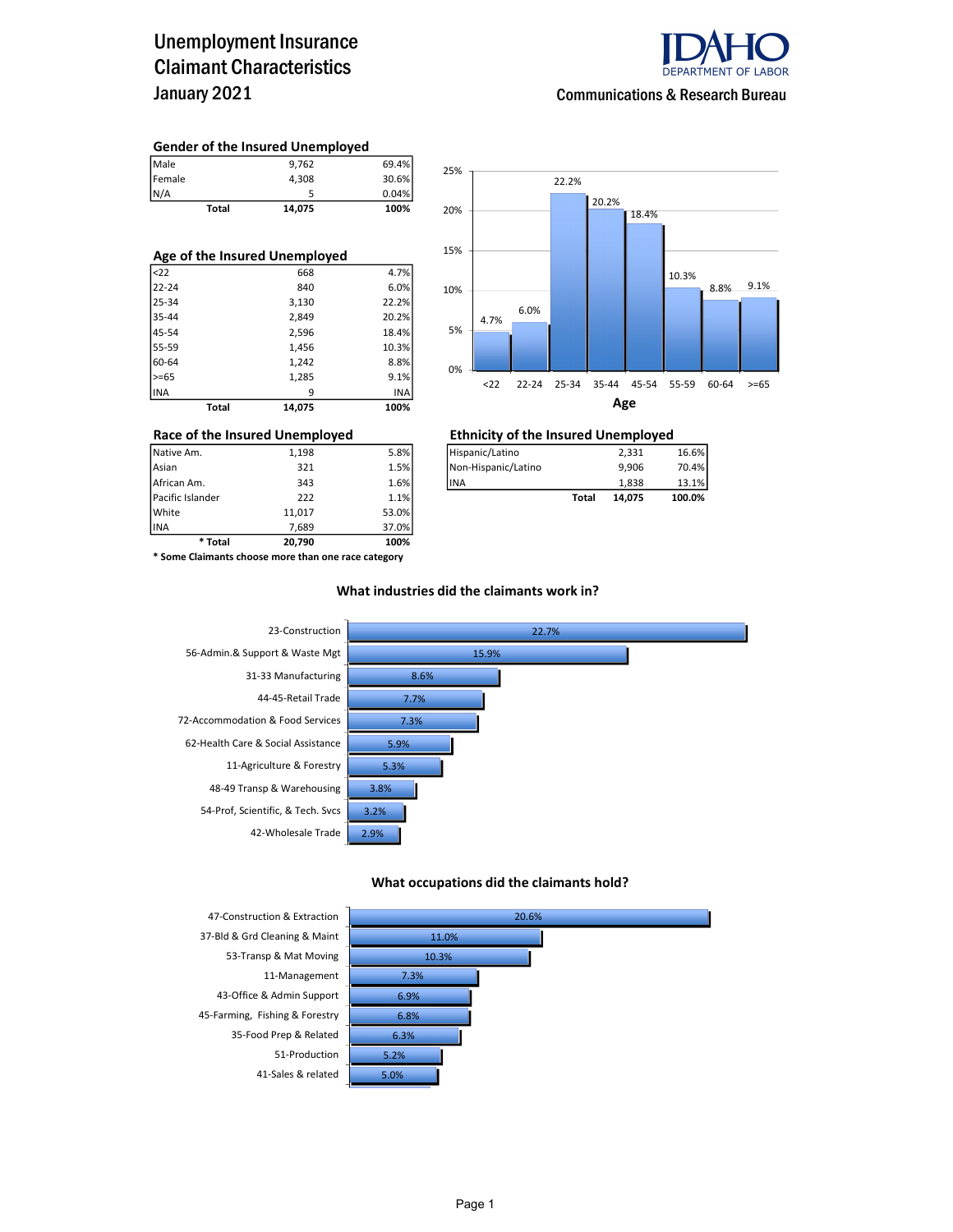# Unemployment Insurance Claimant Characteristics



## **January 2021** Communications & Research Bureau

| <b>Demographics</b>                                                             | January |       | <b>December</b> |       | <b>Monthly</b>    | January |       | Yearly            |  |
|---------------------------------------------------------------------------------|---------|-------|-----------------|-------|-------------------|---------|-------|-------------------|--|
|                                                                                 | 2021    |       | 2020            |       | <b>Difference</b> | 2021    |       | <b>Difference</b> |  |
|                                                                                 |         |       |                 |       |                   |         |       |                   |  |
| Gender:                                                                         |         |       |                 |       |                   |         |       |                   |  |
| Male                                                                            | 9,762   | 69.4% | 7,162           | 61.8% | 2,600             | 8,041   | 74.9% | 1721              |  |
| Female                                                                          | 4,308   | 30.6% | 4,426           | 38.2% | $-118$            | 2,689   | 25.1% | 1619              |  |
| <b>INA</b>                                                                      | 5       | 0.0%  | 5               | 0.0%  | 0                 | 3       | 0.0%  | $\overline{2}$    |  |
| Total                                                                           | 14,075  |       | 11,593          |       | 2,482             | 10,733  |       | 3342              |  |
|                                                                                 |         |       |                 |       |                   |         |       |                   |  |
| Race: NOTE: Claimants may choose more than one Race category<br>Native American | 1,198   | N/A   | 770             | N/A   | 428               | 953     | N/A   | 245               |  |
| Asian                                                                           | 321     | N/A   | 255             | N/A   | 66                | 150     | N/A   | 171               |  |
| African American                                                                | 343     | N/A   | 317             | N/A   | 26                | 232     | N/A   | 111               |  |
| Pacific Islander                                                                | 222     | N/A   | 171             | N/A   | 51                | 123     | N/A   | 99                |  |
| White                                                                           |         | N/A   |                 |       |                   |         |       | 991               |  |
|                                                                                 | 11,017  |       | 8,026           | N/A   | 2,991             | 10,026  | N/A   |                   |  |
| <b>INA</b>                                                                      | 7,689   | N/A   | 5,686           | N/A   | 2,003             | 6,485   | N/A   | 1204              |  |
| <b>Ethnicity:</b>                                                               |         |       |                 |       |                   |         |       |                   |  |
| Hispanic/Latino                                                                 | 2,331   | 16.6% | 1,850           | 16.0% | 481               | 1,904   | 17.7% | 427               |  |
| Non-Hispanic/Latino                                                             | 9,906   | 70.4% | 8,160           | 70.4% | 1,746             | 7,342   | 68.4% | 2564              |  |
| INA                                                                             | 1,838   | 13.1% | 1,583           | 13.7% | 255               | 1,487   | 13.9% | 351               |  |
|                                                                                 |         |       |                 |       |                   |         |       |                   |  |
| Age:                                                                            |         |       |                 |       |                   |         |       |                   |  |
| $22$                                                                            | 668     | 4.7%  | 451             | 3.9%  | 217               | 402     | 3.7%  | 266               |  |
| 22-24                                                                           | 840     | 6.0%  | 626             | 5.4%  | 214               | 566     | 5.3%  | 274               |  |
| 25-34                                                                           | 3,130   | 22.2% | 2,340           | 20.2% | 790               | 2,366   | 22.0% | 764               |  |
| 35-44                                                                           | 2,849   | 20.2% | 2,256           | 19.5% | 593               | 2,227   | 20.7% | 622               |  |
| 45-54                                                                           | 2,596   | 18.4% | 2,197           | 19.0% | 399               | 2,180   | 20.3% | 416               |  |
| 55-59                                                                           | 1,456   | 10.3% | 1,197           | 10.3% | 259               | 1,234   | 11.5% | 222               |  |
| 60-64                                                                           | 1,242   | 8.8%  | 1,063           | 9.2%  | 179               | 919     | 8.6%  | 323               |  |
| $\geq -65$                                                                      | 1,285   | 9.1%  | 1,446           | 12.5% | $-161$            | 837     | 7.8%  | 448               |  |
| <b>Total</b>                                                                    | 14,066  |       | 11,576          |       | 2,490             | 10,731  |       | 3335              |  |